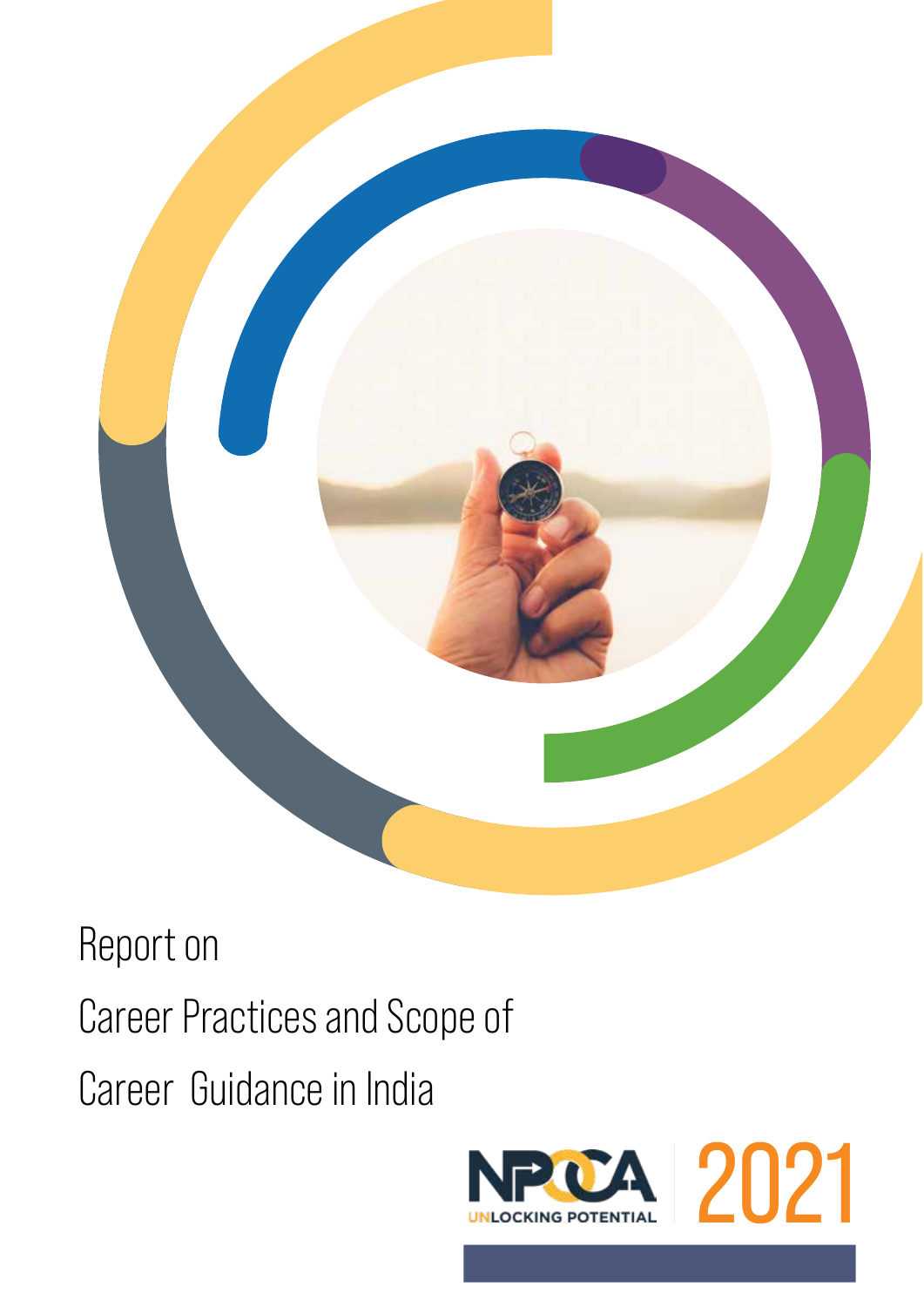**500+ Participating Schools**

**25+ Exceptional Speakers**

> **7+ Countries**

**13K+ Students Benefited**

## ABOUT NPOCA

National Program on Career Awareness, is a social initiative to promote Career education and guidance amongst school children.

The initiative uses a multi-pronged approach for enabling K-12 schools introduce Career Education and Guidance as part of the curriculum. Currently over 500 schools in India, Middle-east and North Africa are benefitting from this program.

#### The key areas of work are



#### **Advocacy**

Building consensus on practices and policy around Career **Education** 



Year long services for career selection & planning Career Guidance



#### Academic Research

Data Driven Decisions

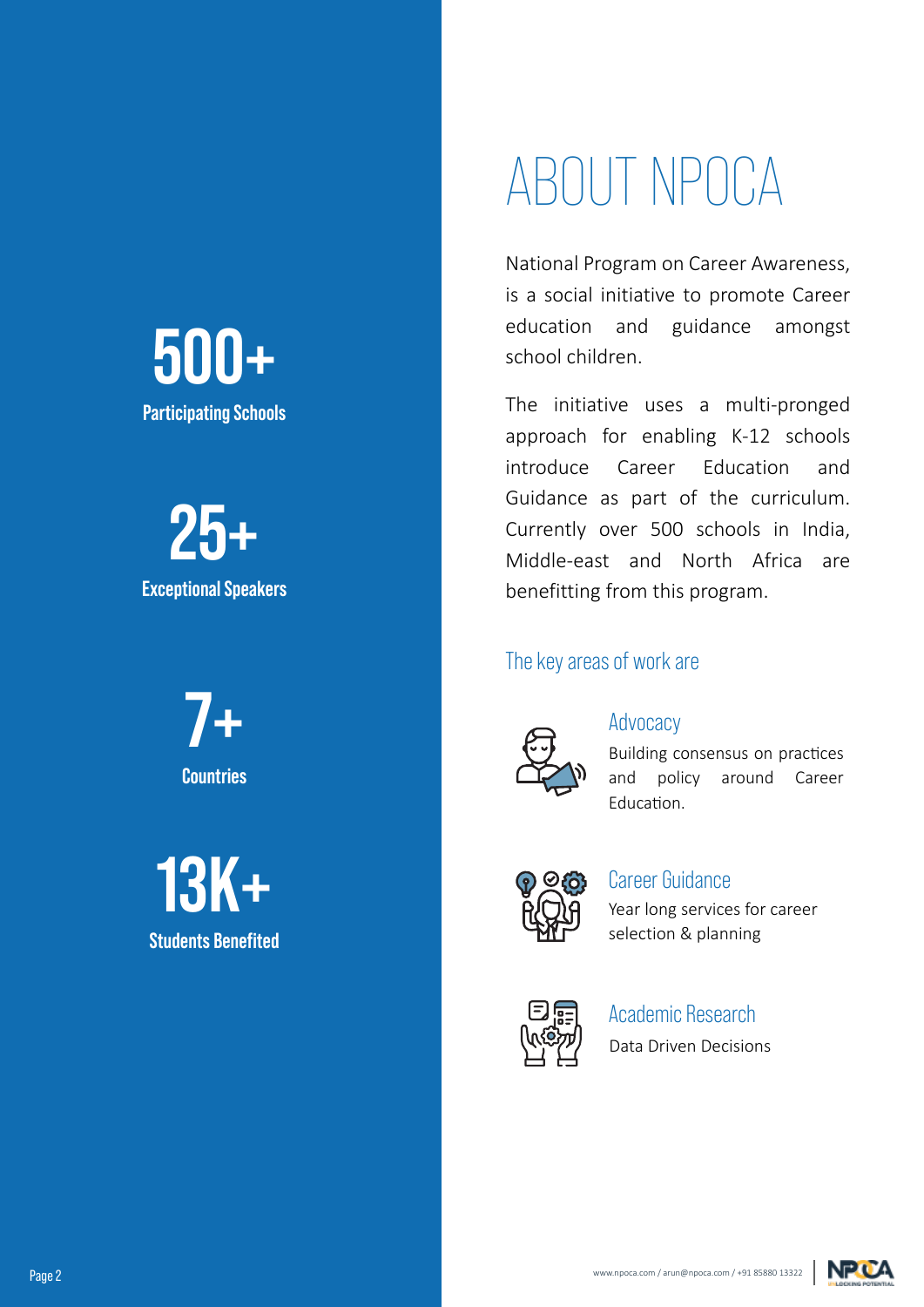## Table of Contents



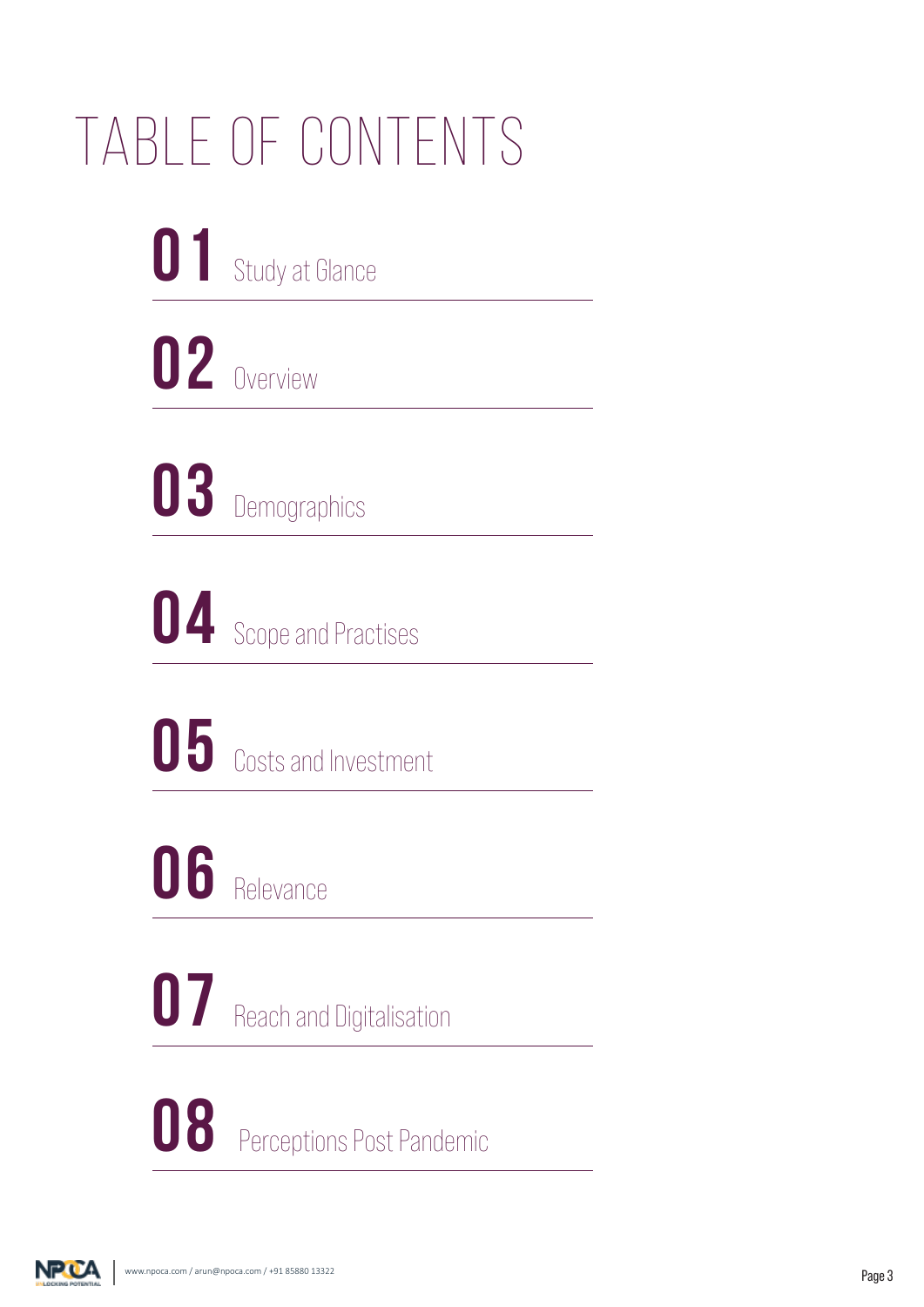## STUDY AT A GLANCE

#### Purpose of the Study

The study was conducted to understand the perspective (point of view) of Ed. Leaders for career guidance, it's adoption, acceptability, value being attached and challenges in implementing such a program at school.

#### Primary Objective



To assess & understand the perspective of educators on career guidance, value attached to it.



Identify the development areas and make recommendations based on best practices globally.

#### Secondary Objective



To understand the behavioural pattern, perspective on virtual career guidance



To understand the willingness of the educators to implement career guidance program at their schools



Develop a program which can be used as a common curriculum by all member schools.

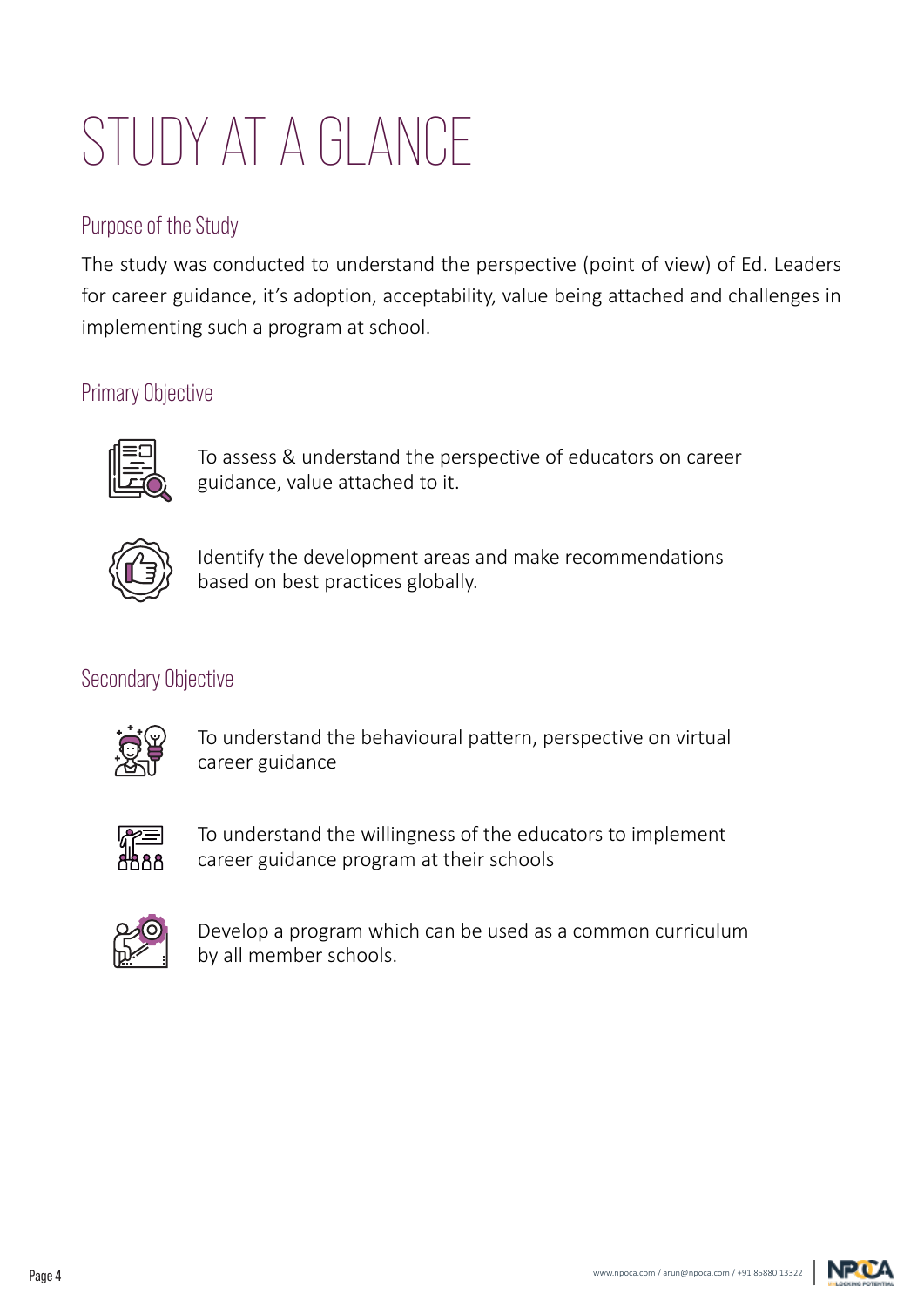## OVERVIEW

India succeeds when its youth achieves.

India @ 75, with less than 3 years from being the world's largest and the youngest workforce; we need to do a lot more to reap the demographic benefits of this massive opportunity. High school dropout rate,rising Unemployability and Under-employment would become a predicament to our aspirations of being the skills capital of the world.

Research indicates that lack of career planning results in lower motivation and focus amongst school children. The concept of career planning has been in practice since early 19 century; with the advancements in research, advent of the technology and the resultant changes in the environment, it is largely agreed that a comprehensive approach to career education and guidance at schools is required and that it needs to be strengthened further.

This study by NPOCA is an attempt to understand the existing practices and make recommendations towards implementing some of the global best practices for schools catering to Indian students worldwide.

#### **229 M Youth Population living in India**

**1 st**

**Country with largest youth population**

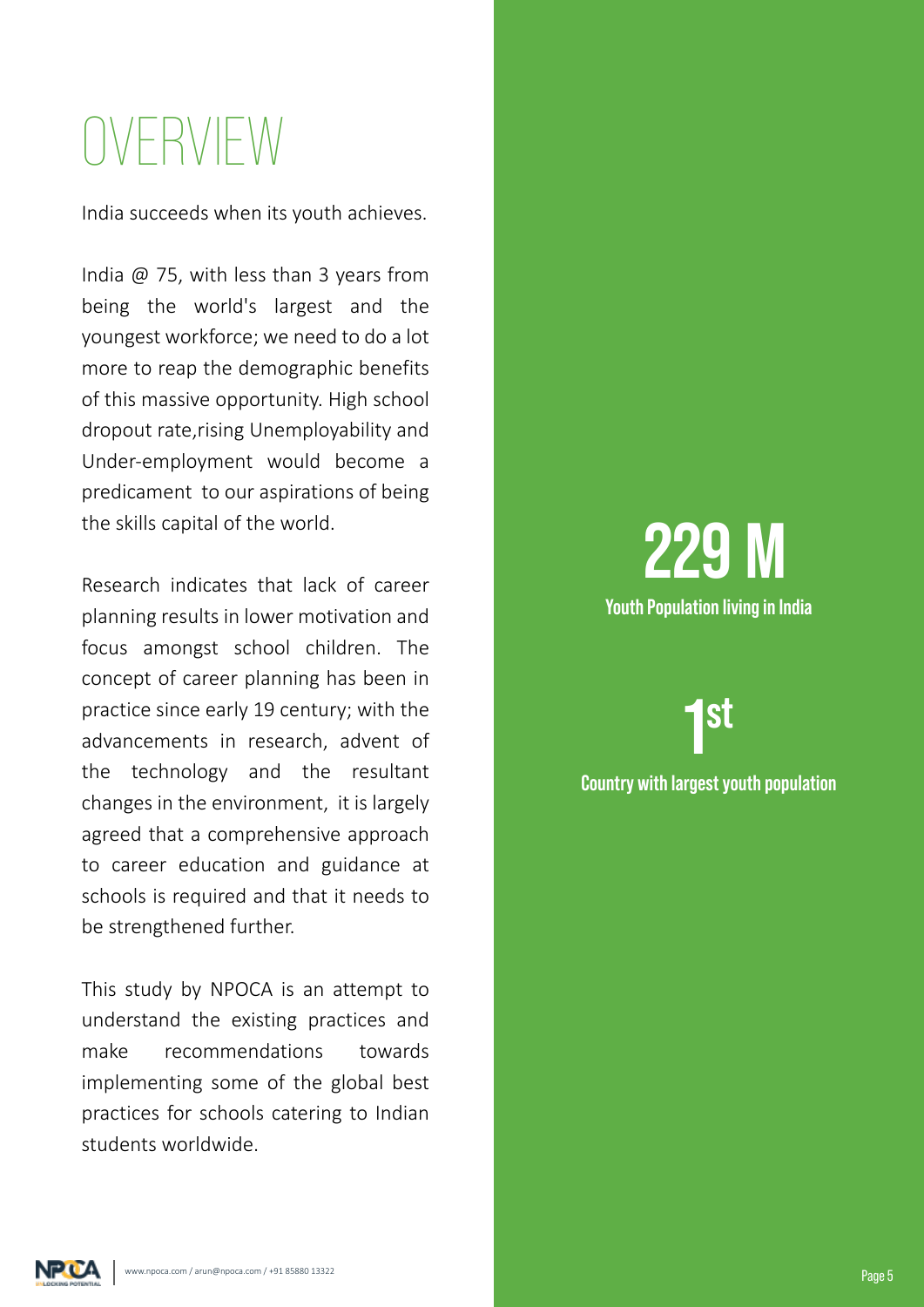# DEMOGRAPHICS **03**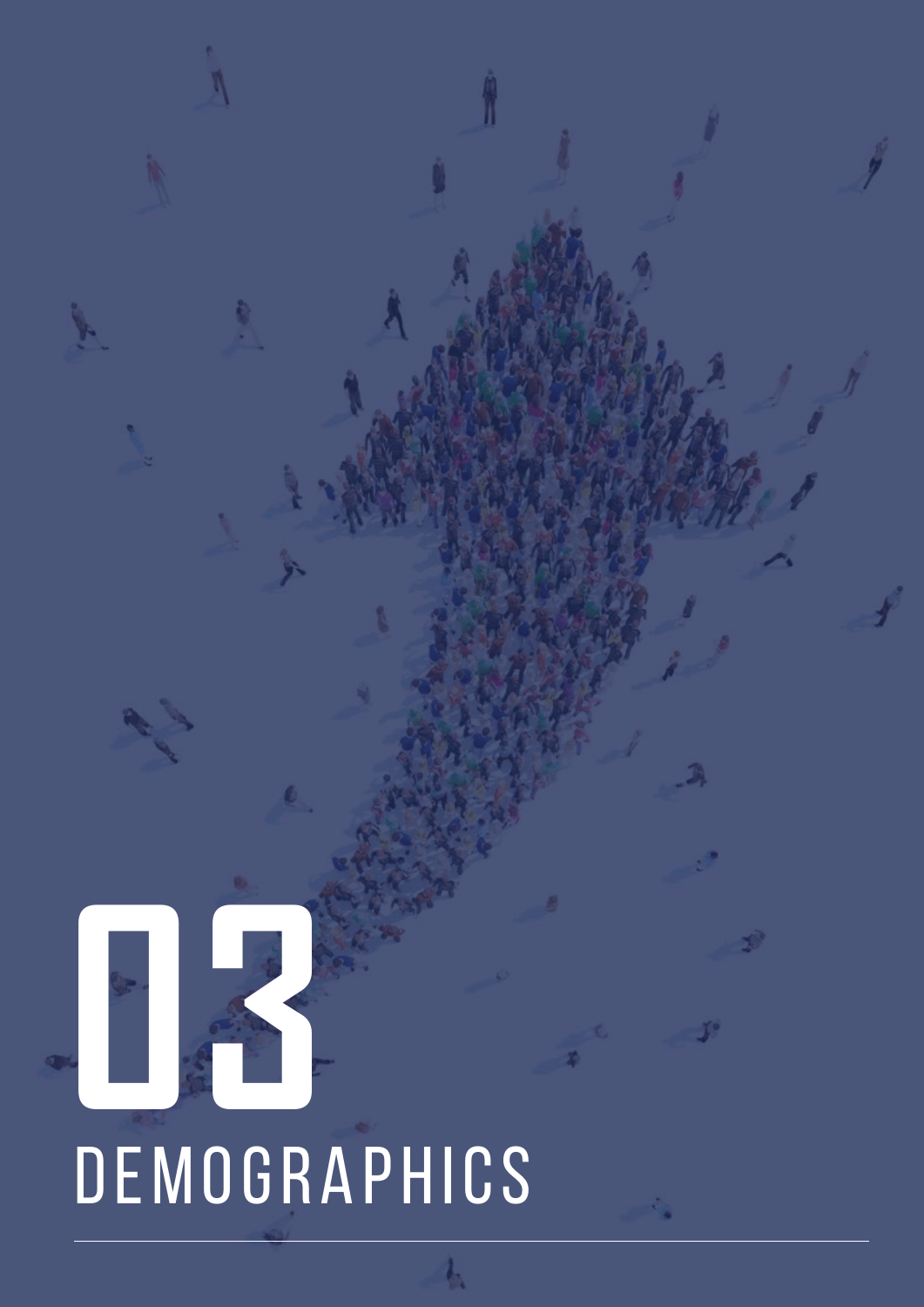#### What best describe your role?



The survey respondents comprise of a heterogenous group of individuals, representing the complete school education system.

#### What best describes your school?





Considering that Privately funded Public schools have the maximum participation(81%) in the survey, and are the industry benchmark, the analysis is somewhat skewed towards the best-case scenario of the existing practices.

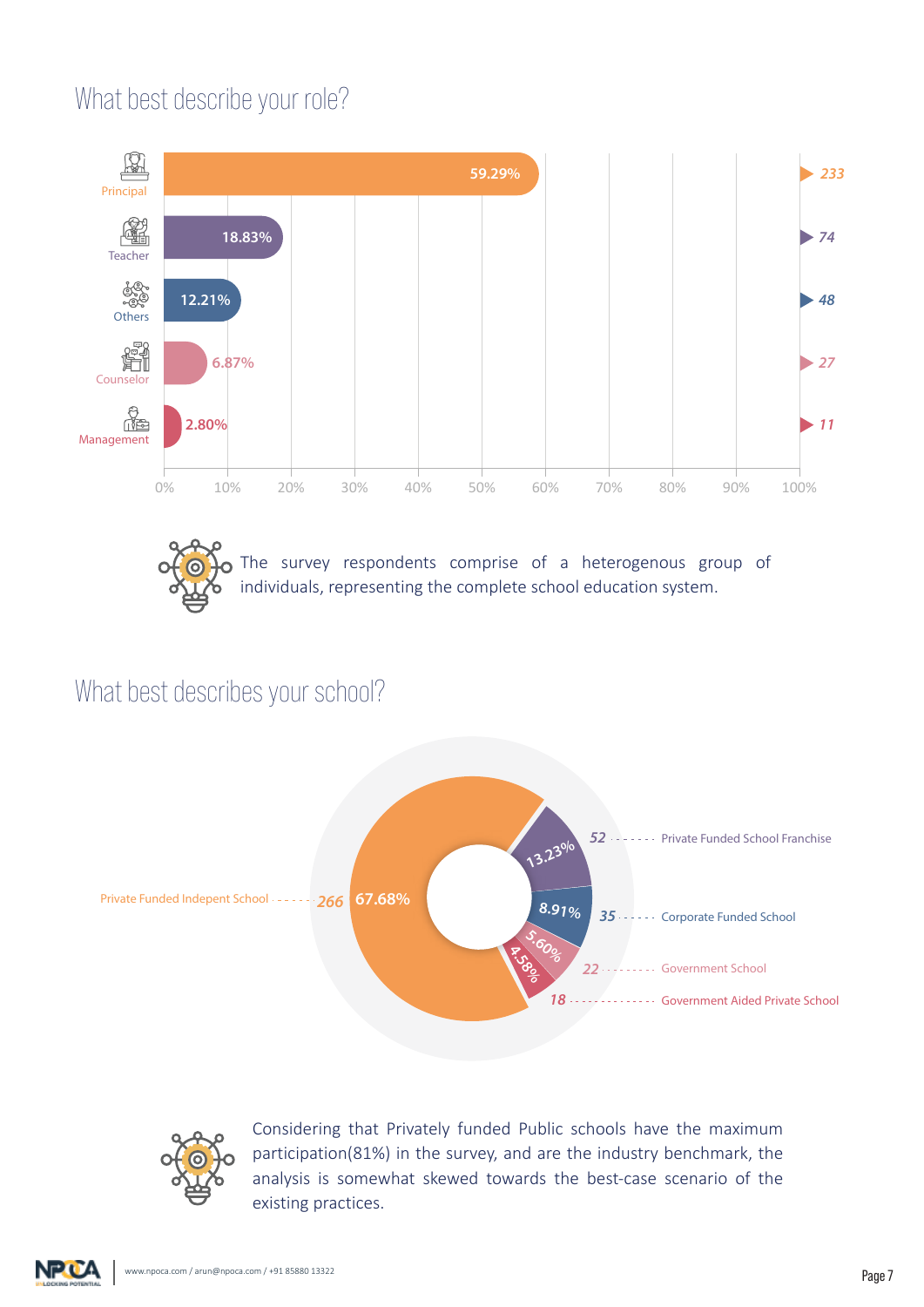#### Geographical Location





Considering that 15% of the respondents are from outside India, it provides a very fair representation of the career guidance services at Indian schools across Asia.

#### Which Education Board are your affiliated to?



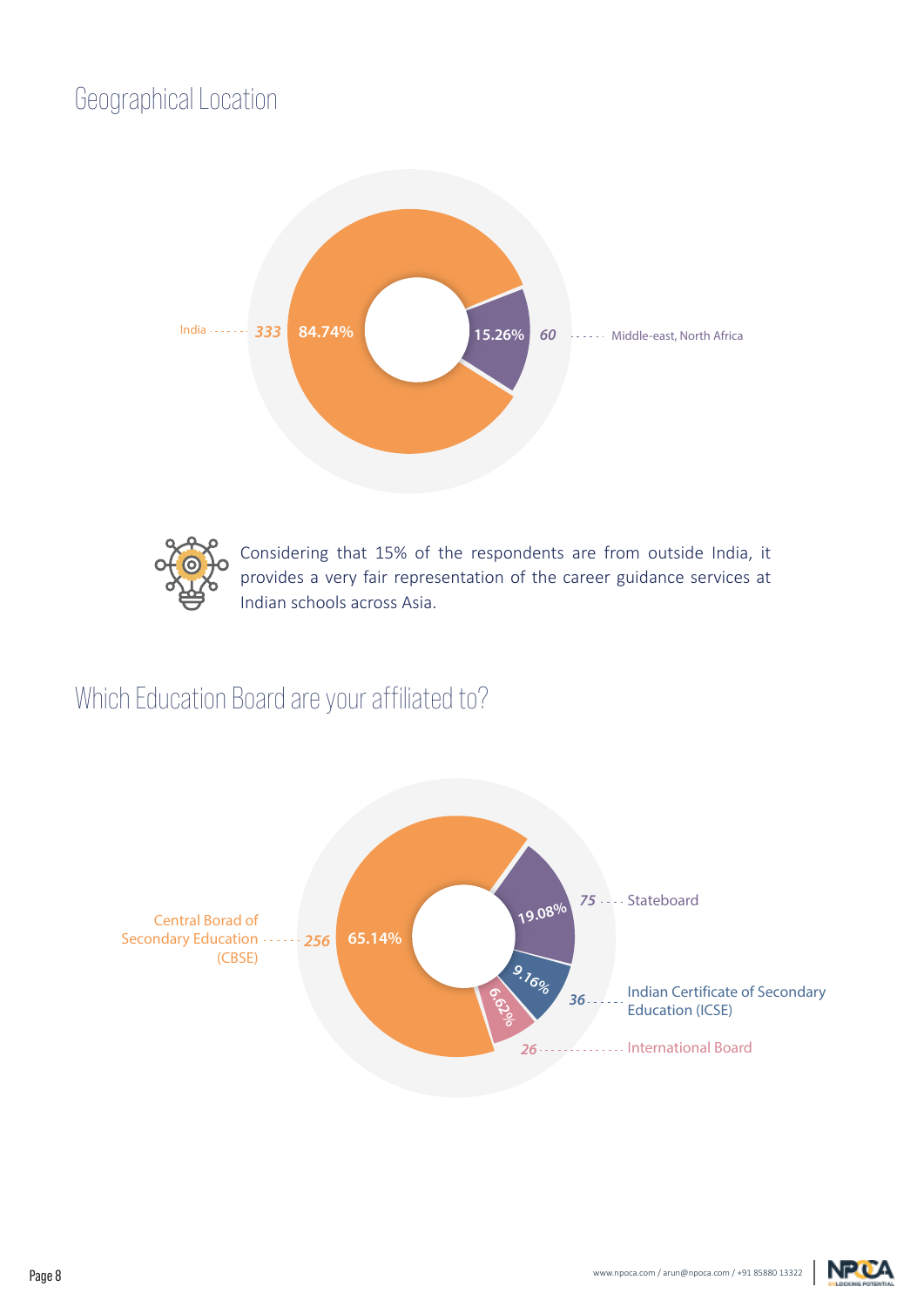# Scope and Practises **04**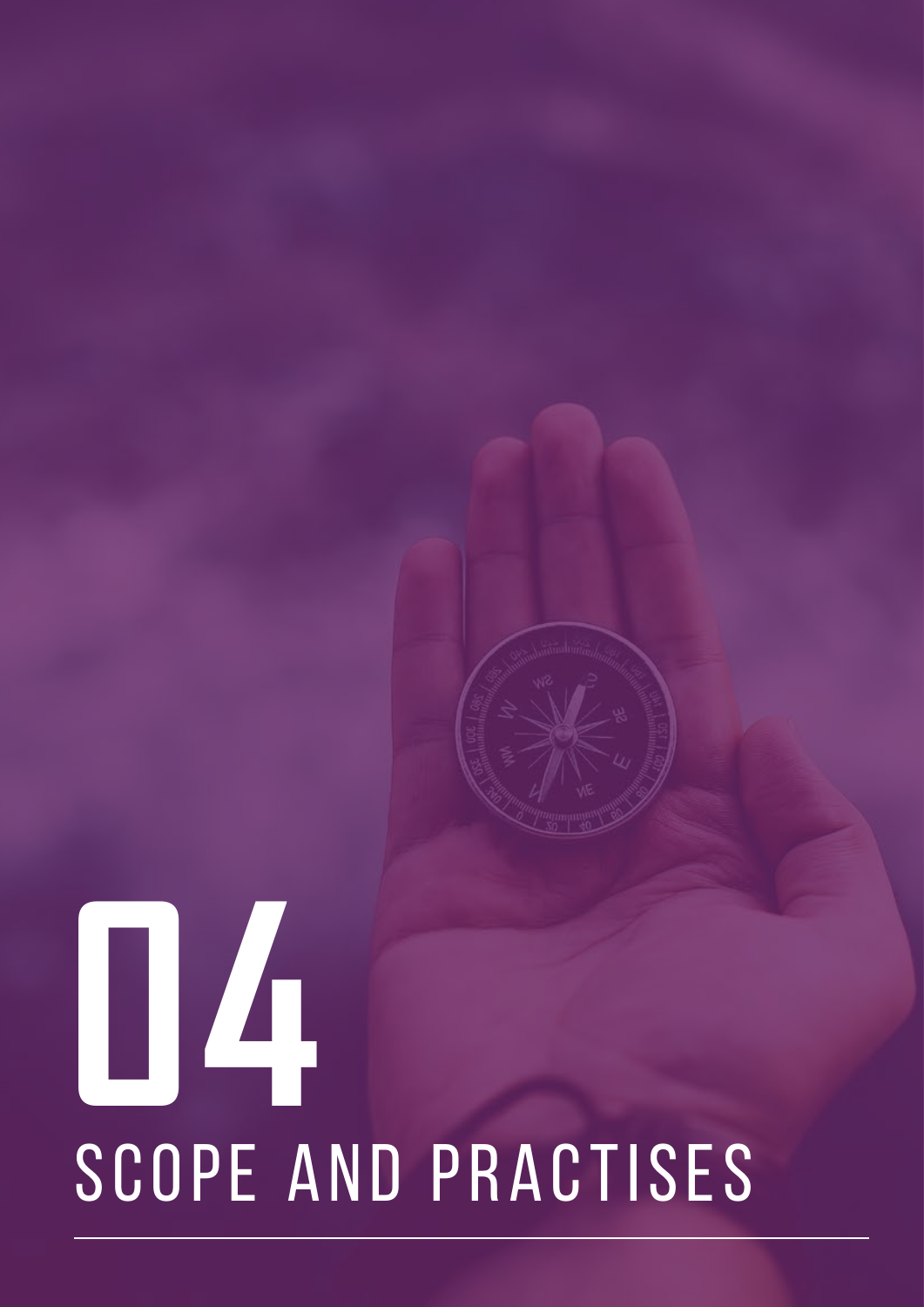According to you, should career guidance be a part of the school curriculum?





With ~96% of the respondents identifying the need to include Career Education and Guidance (CEG) in the school curriculum. It's utility and relevance as part of the school curriculum is well established.

#### How would you grade the career guidance services at your school?





However, given that only 10% provide an exhaustive CEG services at their schools, it does not seem to be the priority at most education institutions. It is worthwhile to note that 85% of the schools have shown clear intend to improve the CEG services at their schools.

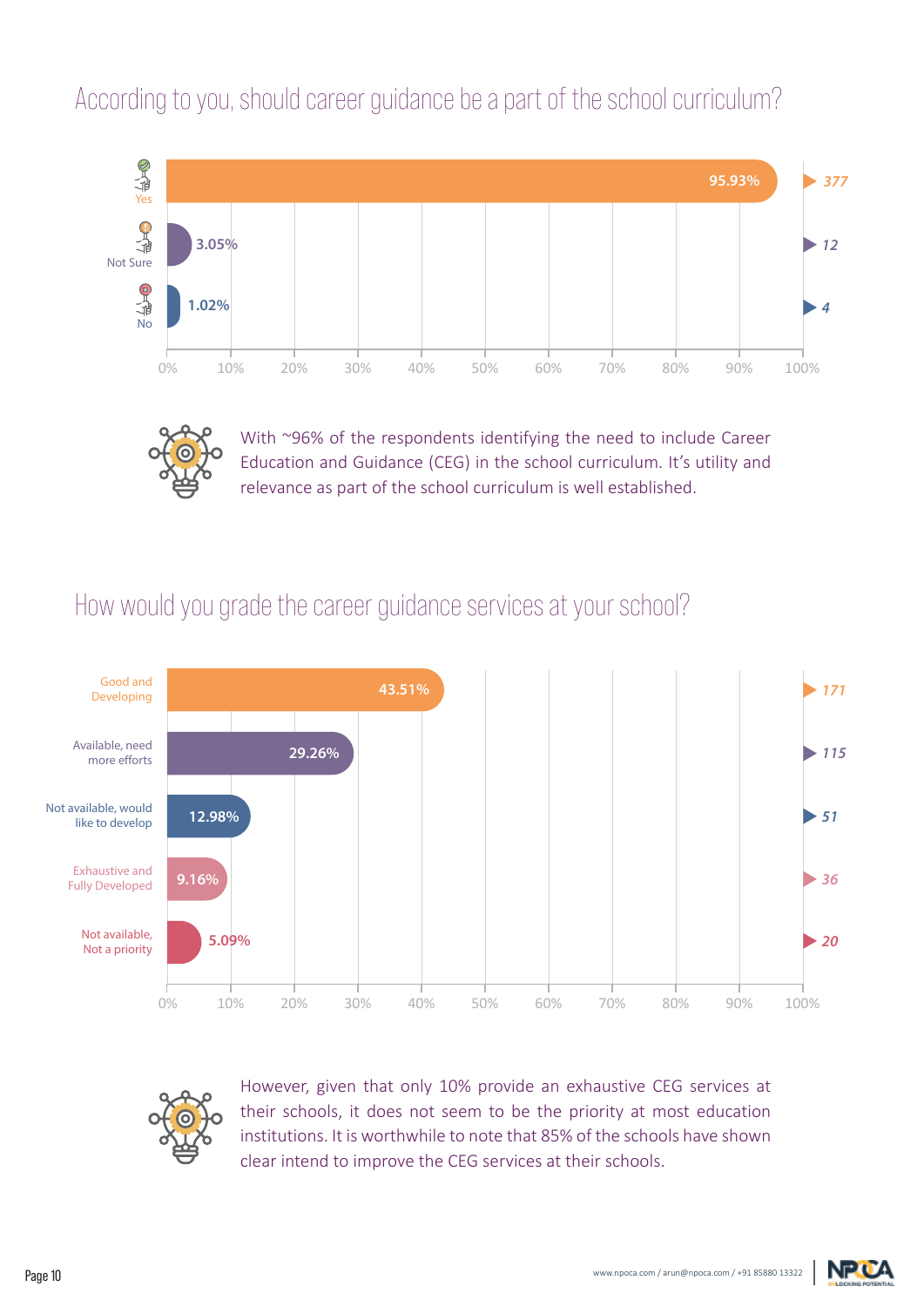#### Is your school fully equipped to cater for students requirement of Career Guidance?



According to you, does your education board provide the necessary support for offering career guidance services at your school?





A possible reason for low priority for CEG at schools is lack of direction and active support from the respective boards. More than 50% of respondents felt that either their affiliation body needed to do more, or they were unsure of the role that the board needs to play, indicating guideline to be missing.

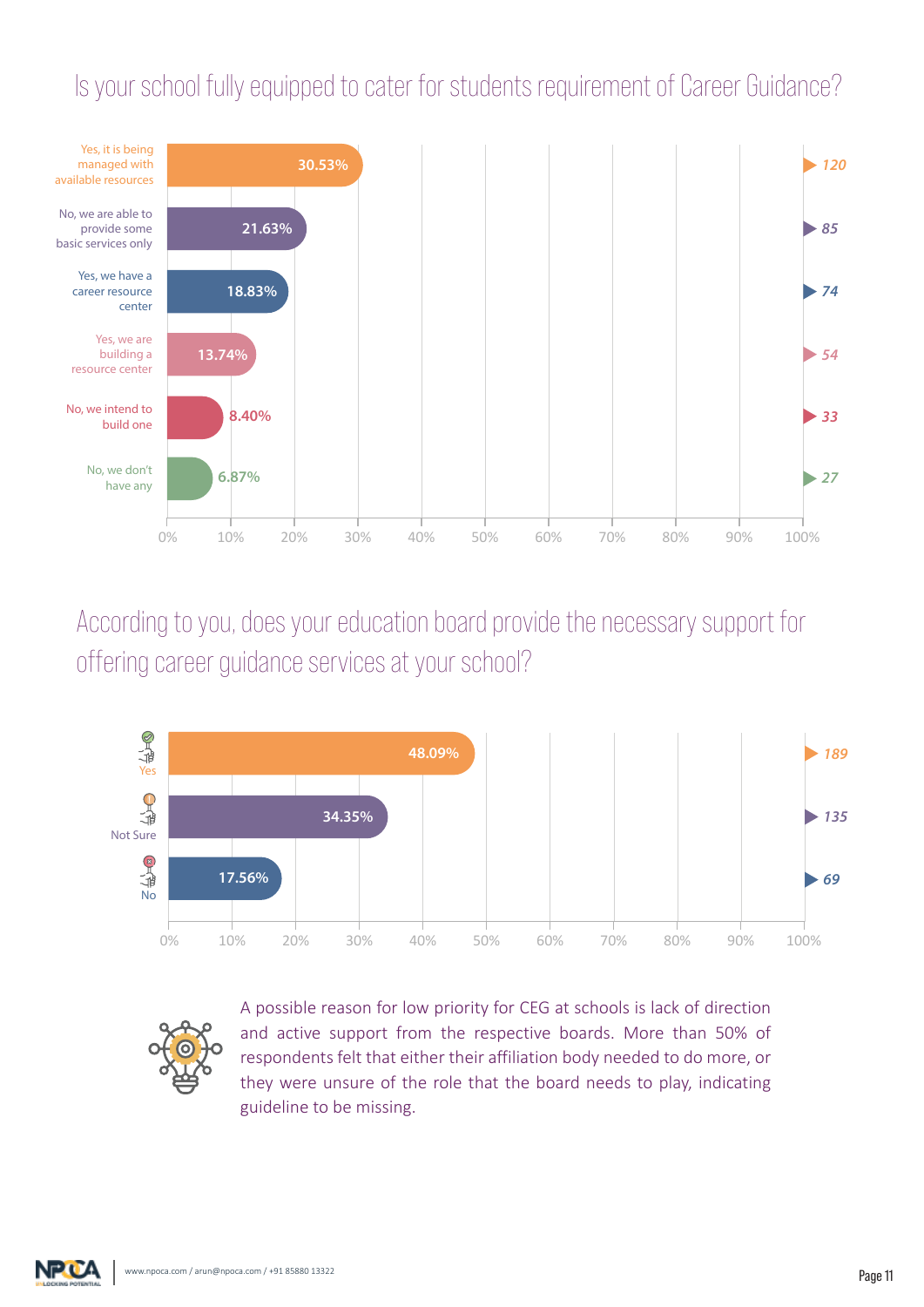# Costs and Investment **03**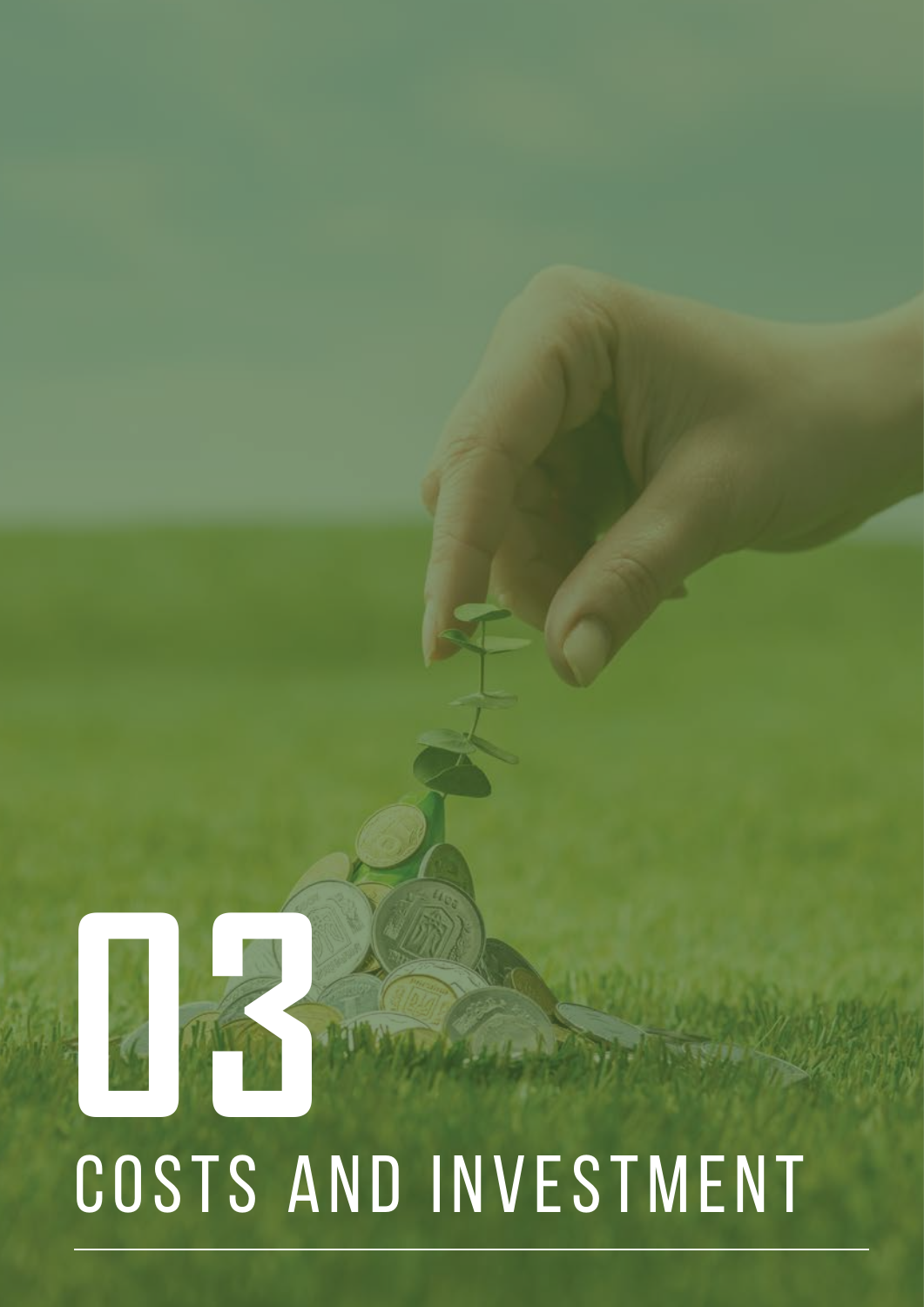What is the likelihood that the school management will allocate more resources and funds for further developing school's career guidance programme?



#### According to you, who should bear the cost of career counseling?



There is no consensus on who should bear the cost the CEG. There are varying views on whether the cost should be transferred to the parents as additional fee or it should be included in the current academic services.

Some of the respondents believe that the Respective boards, Government and or Corporate organisations need to take the cost.

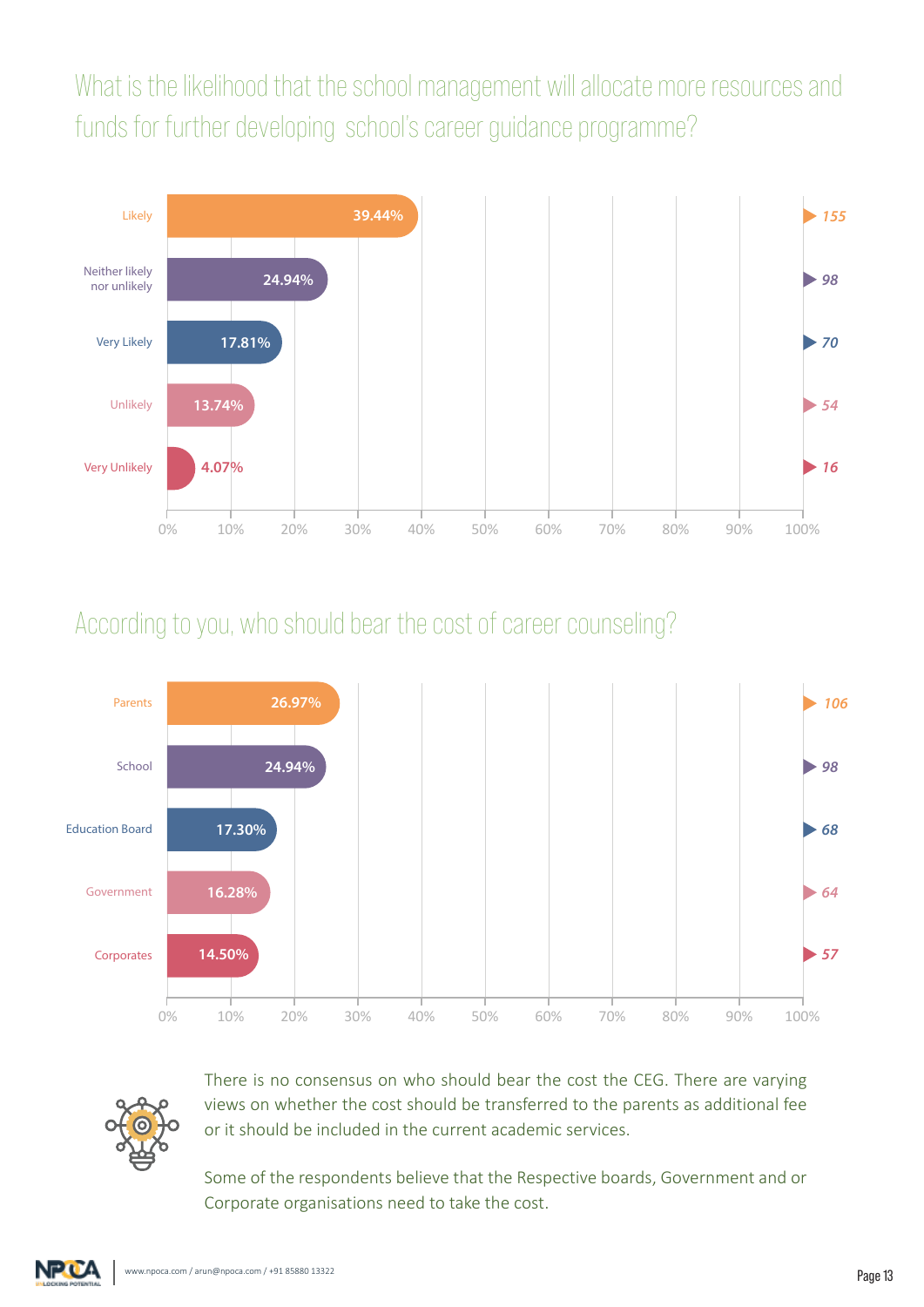# Relevance **04**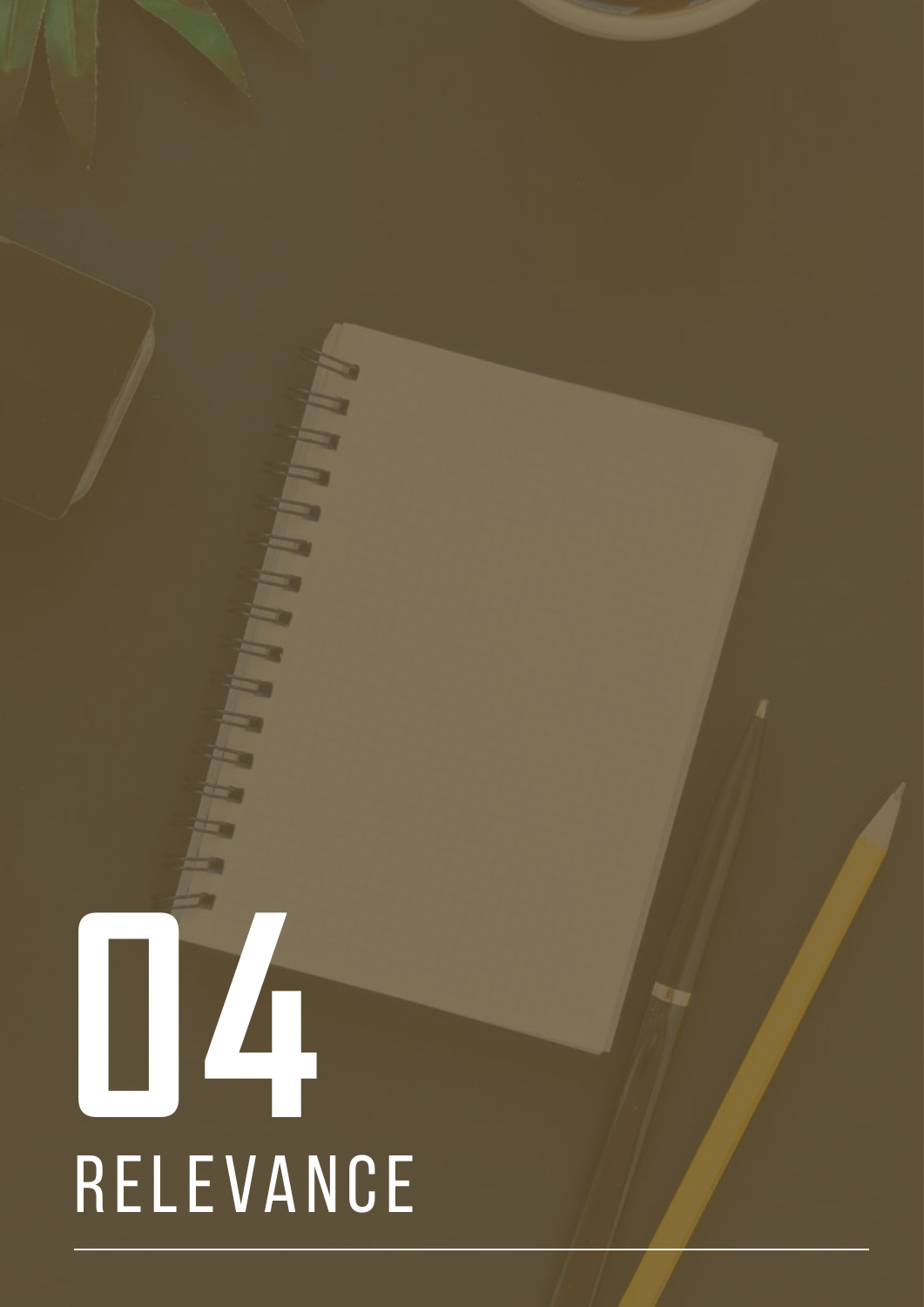What according to you, is the most appropriate grade/class where students should be introduced to career counseling?



CEG should be introduced in middle school, ~85% concur to this thought.



Introduction of CEG in middle school, provides the necessary focus and motivation to students. Further there is evidence of CEG helping in reducing school dropouts.

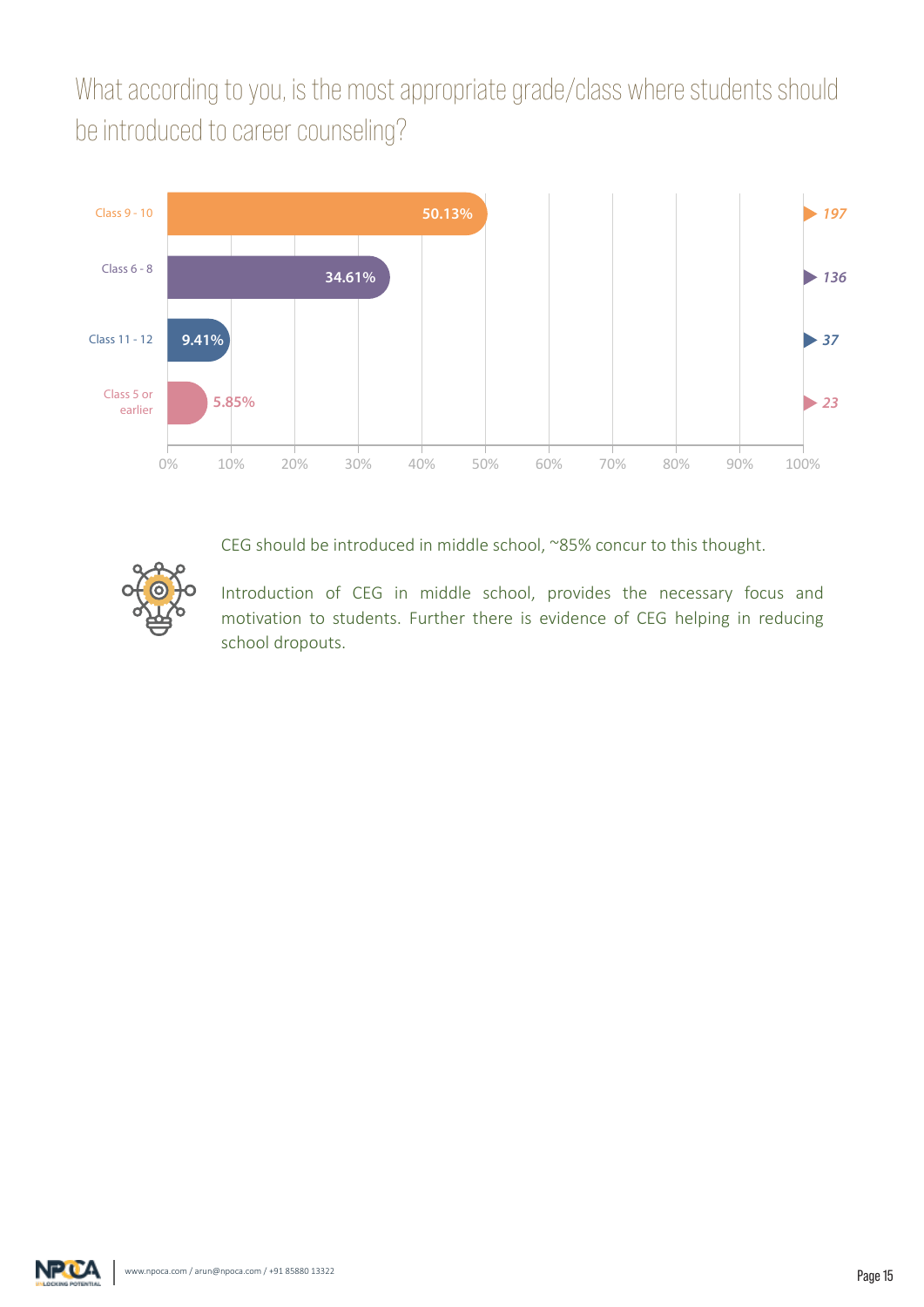## Reach and digitalisation **05**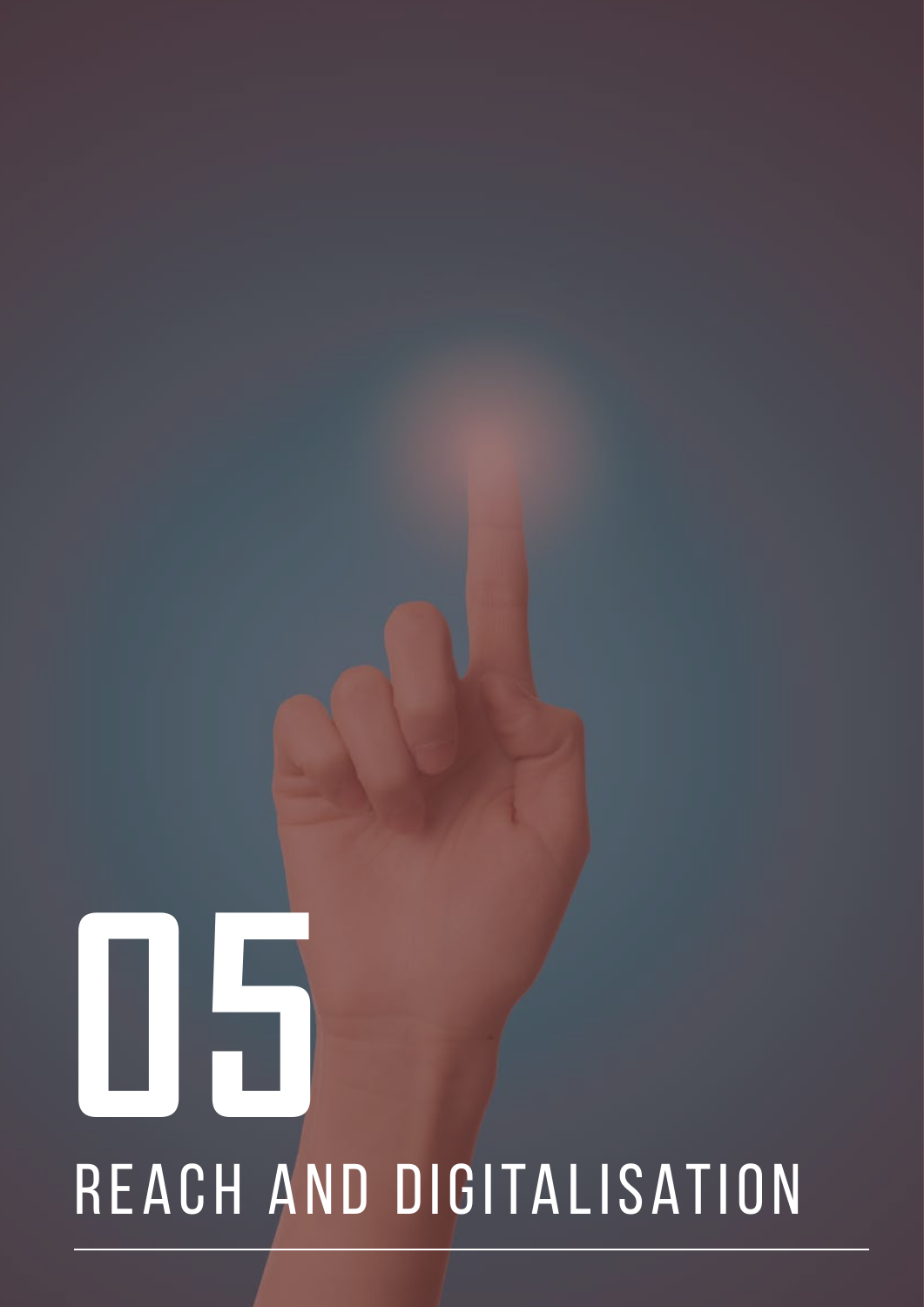#### Did your school offer online classes to its students during the Covid-19 pandemic?





94% of schools offered remote classes during the pandemic. This confirms the internet penetration and adaptability of institutions for change.

#### Did your students have access to counselors during Covid -19 lockdown?





Low percentage of counselor access, during the pandemic points at our ignorance for mental health and its impact on young children. Only 27% availed the counselors services available to them.

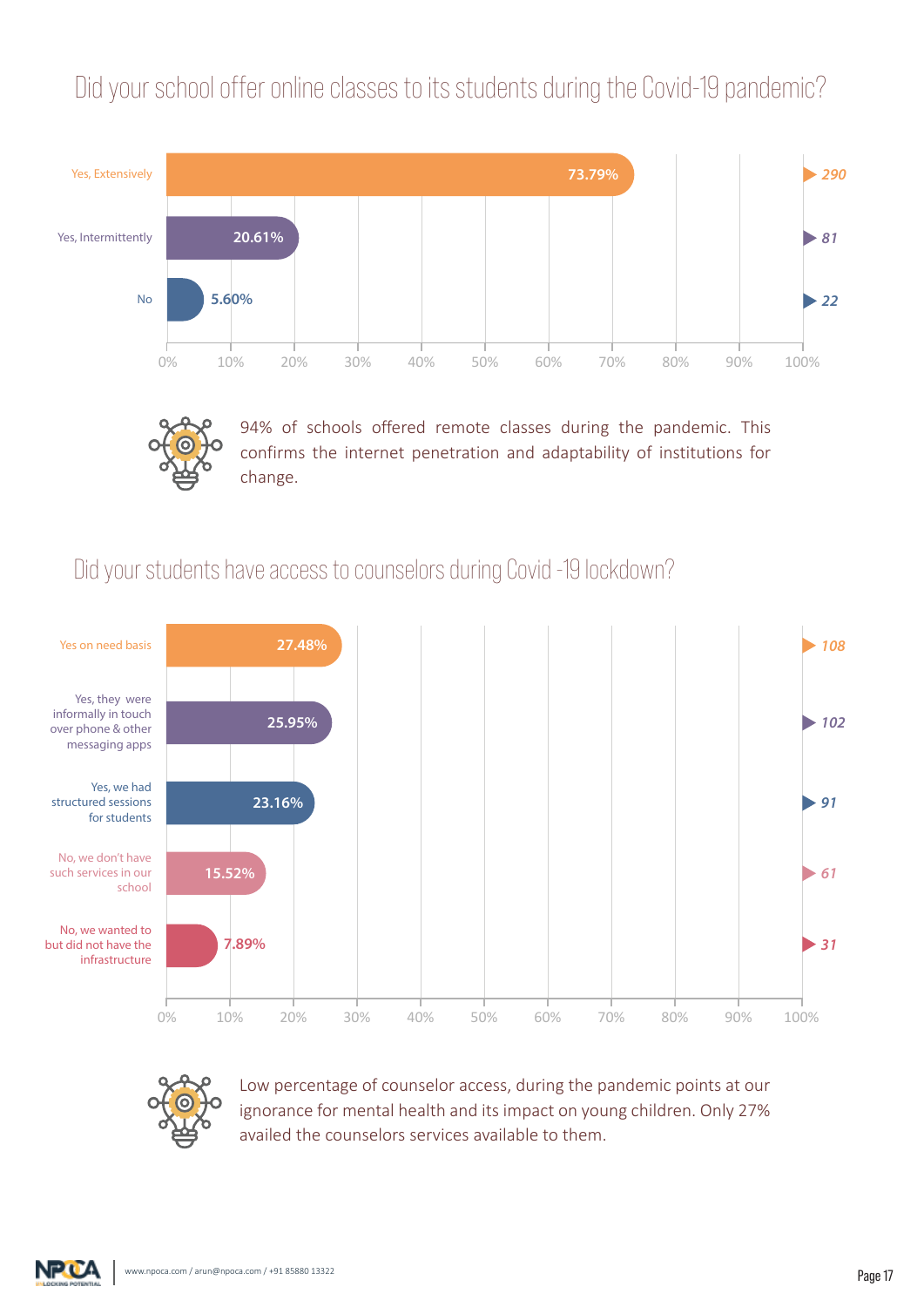#### Have your students been able to cope with online learning?



#### What percentage of your students have contacted the school counselor for career guidance?



#### Contributions of the Respective Boards (Affiliation)



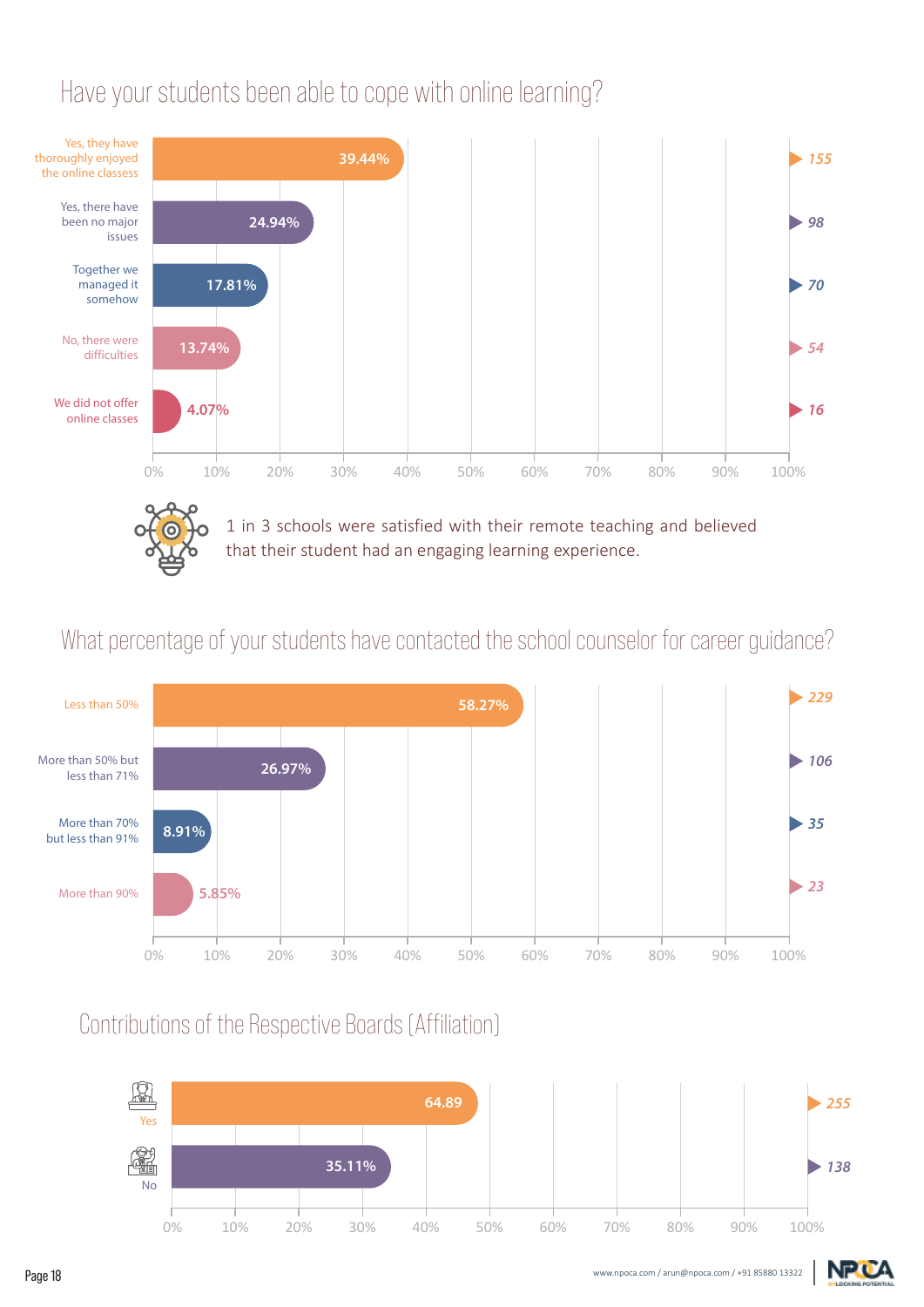# PERCEPTIONS POST PANDEMIC **06**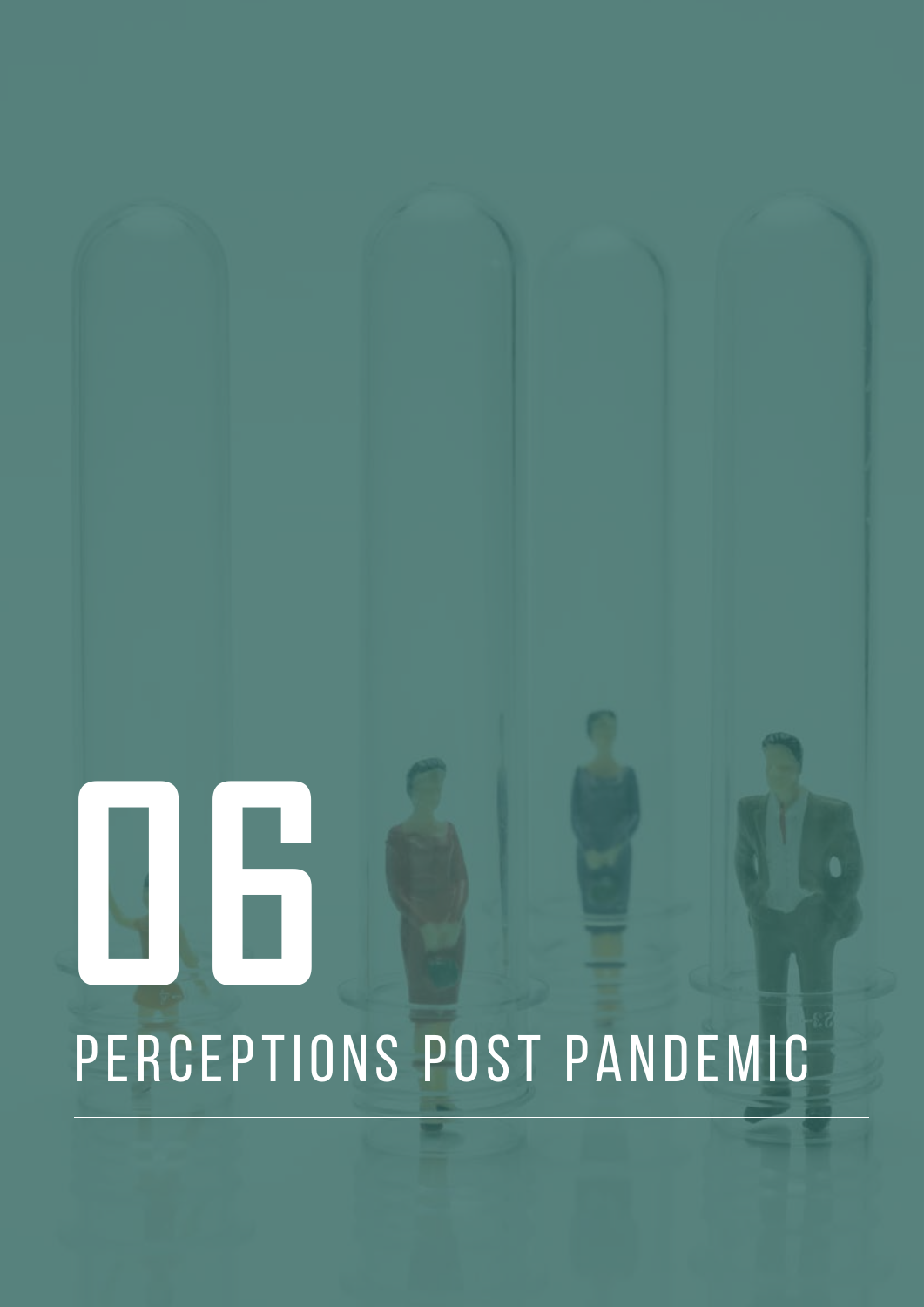Do you see any change in the need of career services post this pandemic?





Post Covid, 94% of the respondents feel that the schools would need a change in approach for career guidance at schools. *This provides an opportunity for career guidance professionals and organisations to provide a more holistic solution.*

Is your school fully equipped to cater for students requirement of Career Guidance?





Schools offering career guidance provide a range services, with 1-1 counseling (54%), Parental counseling (62%) and Admission consulting (50%) being the most prominent.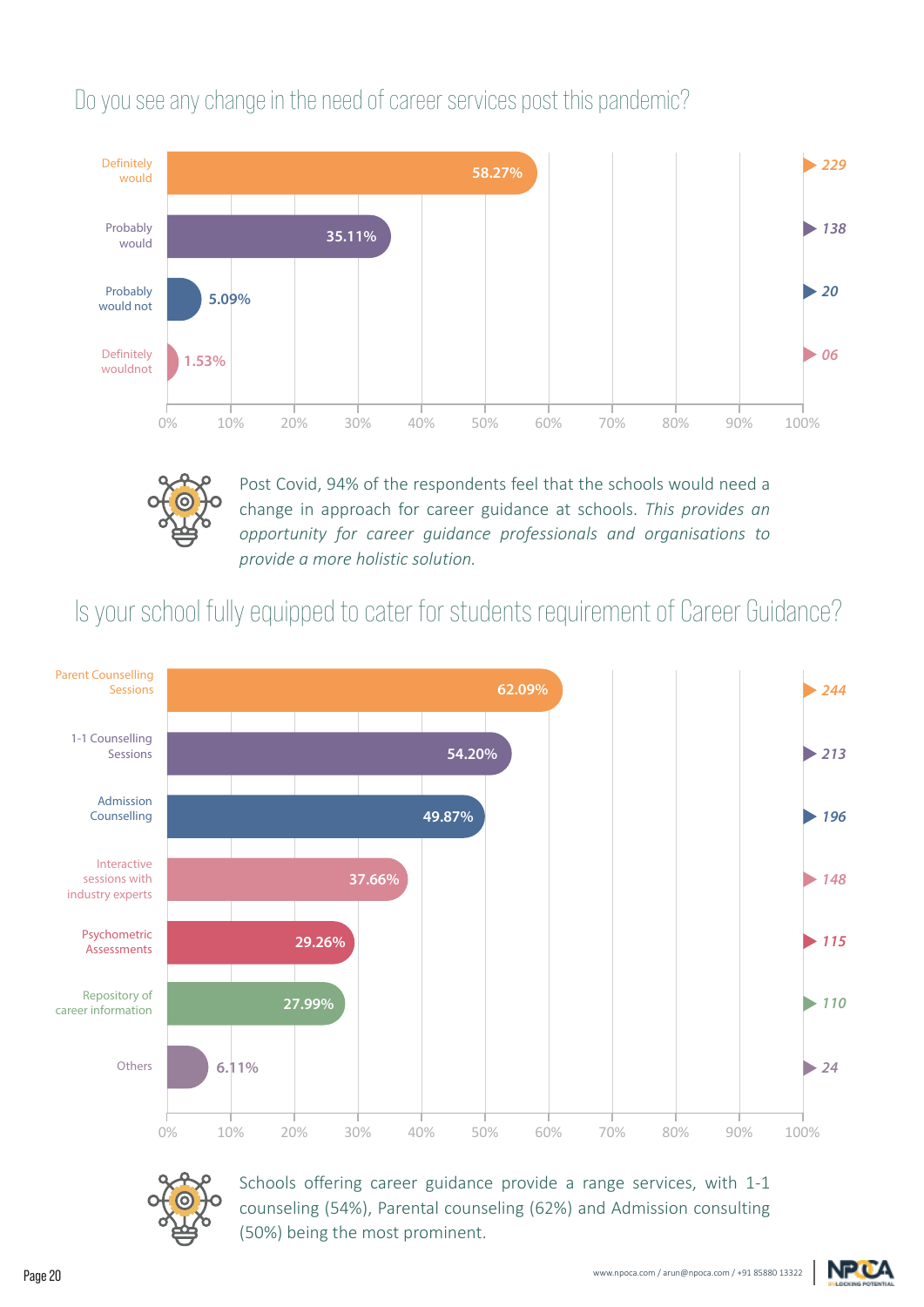#### What percentage of your students are provided with career planning assistance?



Only 1 in 6 schools provide an exhaustive CEG to all its students. This is essentially elite private schools. 1 in 2 schools either do not offer any CEG at its school or it is accessible to a limited number of students on case to case basis

#### Which grade should the school offer psychometric assessment for career selection?





Around 8% of the institutional leaders don't believe in the efficacy and utility of psychometric assessment for career selection. Most respondents feel that the psychometric assessments needs to be administered to students in class 9 or earlier (65%)

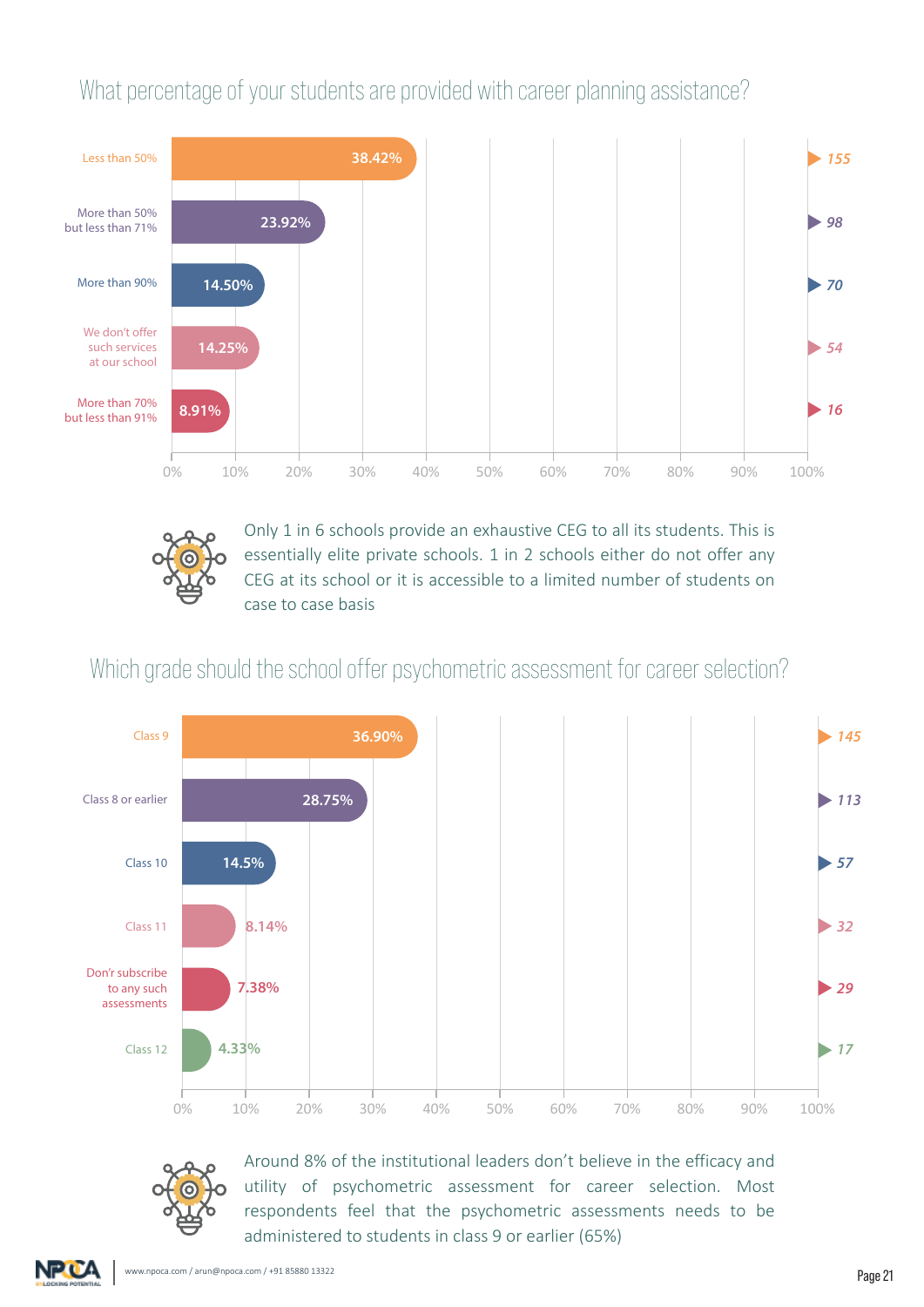#### Do you think teachers need training to be more effective for teaching online?





There exists a strong demand for teachers training, with over 80% of the schools looking for help in making their teachers effective in online teaching. Covid-19 has advanced technology usage in classrooms. Educators will need to be trained on embracing technology as an aid for effective classroom delivery.

#### Do you think teachers need training to be more effective for teaching online?





With only 6% of the counselors having gone through some certification, there is a need to focus on a standarised counselors training program.